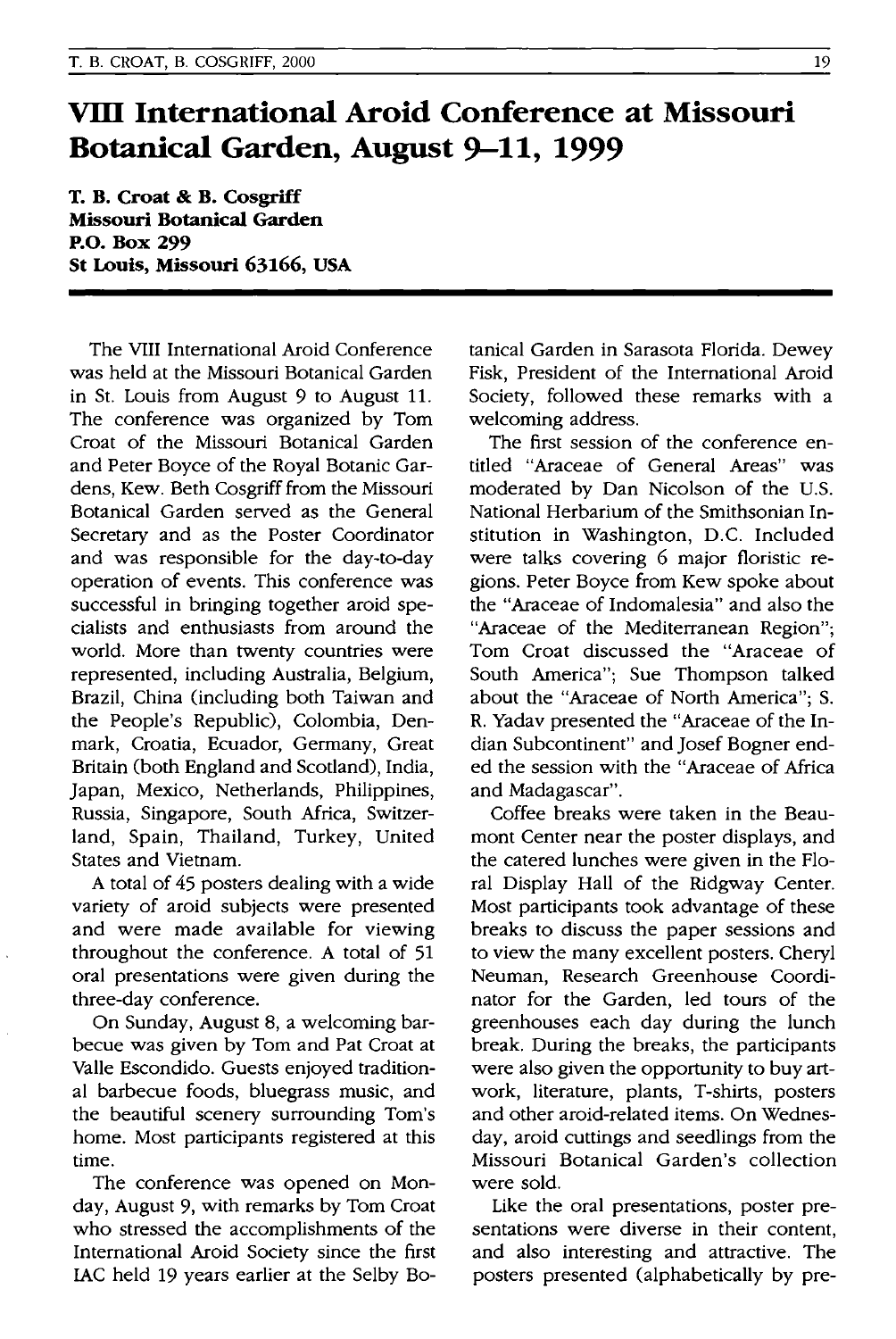

Participants of the **VIII** International Aroid Conference at Missouri Botanical Garden August 9-11, 1999.

 $\frac{1}{2}$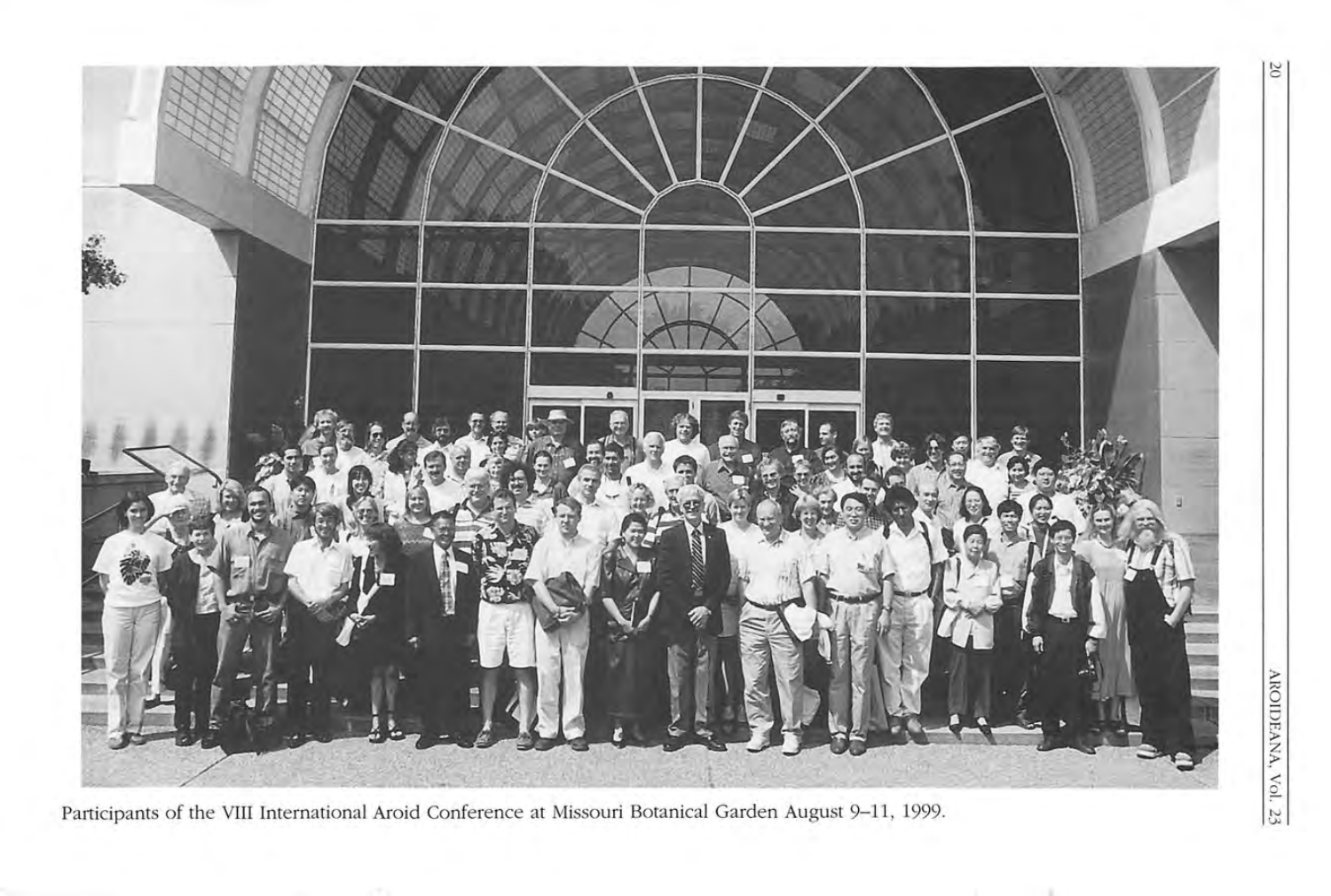senter) were as follows: Kerim Alpinar, Istanbul University, Turkey, "The Uses of Aroids in Turkish Folk Medicine"; Ivanilza Moreira de Andrade, Universidade Estadual de Sobral, Ceara, Brazil, "Shoot Morphology in Brazilian Root-Climbing Araceae" and "A Preliminary Study of the Araceae of the State of Ceará, NE Brazil"; Danny Beath, Shropshire, England, "Pollination Ecology of the Araceae"; Gladys Benavides, QCNE, Quito, Ecuador, "Araceae of La Favorita Preserve, Pichincha Province, Ecuador"; Frieda Billiet, Jardin Botanique National de Beligique, Belgium, "Recent Collections of Araceae from French Guiana"; Deni Bown, England, "Aroids-Plants of the Arum Family (Revised Edition)"; Matyas Buzgo, University of Zurich, Switzerland, "The Gynoecium of *Gymnostachys* (Araceae) and *Potamogeton* (Potamogetonaceae)"; Felipe A. Cardona Naranjo, Universidad de Antioquia, Colombia, "A Preliminary Revision of *Spathiphyllum* (Araceae) in Colombia"; Fure-Chyi Chen with Chien-In Ke, Wan-Lin Wu and Shih-Wen Chin, National Pingtung University of Science & Technology, Taiwan, "Cytogenetic and Molecular Markers are Useful Tools for *Spathiphyllum* Breeding"; Marfa de Lourdes Costa Soares, INPA-Botanica, Brazil, "Aroids of the Reserva Ducke (Manaus, Amazonas, Brazil)" and "Amazonian Araceae Species Represented in the INPA Herbarium, Manaus, Amazonas, Brazil"; Tom Croat, Missouri Botanical Garden, with Juan Chaparra, Washington University., St. Louis, Missouri, *"Dieffenbachia* of Central America", with Amisha Shah, Washington University, St. Louis, Missouri, "Flora of the Guianas", with Amisha Shah, "Araceae of La Planada, Nariño, Colombia", with Richard Mansell, University of South Florida, Tampa, and Lynn Hannon, Odessa, Florida, "The Araceae Flora of the Lita Region of Ecuador (Esmeraldas Province)"; David Draper Munt and Antonio Rossello Graell, Museu, Laboratorio e Jardim Botanico, Portugal, "Distribution Patterns of *Arum* Species of the Western Mediterranean Area"; Nguyen Van Dzu, Institute of Biology and Biological Resources, Vietnam, "The Diversity of Vietnamese Aroids"; Tricia Frank, Tricia's Tropicals, Miami, Florida, USA, "Aroids in the Florida Landscape"; David G. Frodin and R. Govaerts, Herbarium, Royal Botanic Gardens, u.K., "World Checklist and Bibliography of Arales (Araceae, Lemnaceae) and Acorales (Acoraceae)"; Martha Patricia Galeano, Universidad Javeriana, Colombia, "Distribution of the Araceae of Colombia"; Eduardo Gomes Gonçalves, Universidade de Sao Paulo, Brazil, "Advances on the Tribe Spathicarpeae' and "Aroids from Hyperseasonal Savannas-A Vegetative Syndrome?", with E. A. S. Paiva and Marcus A. Nadruz Coelho, "A Preliminary Survey of Petiolar Collenchyma in the Araceae"; Gijs Grob, University of Amsterdam, The Netherlands, "Phylogenetic Analysis of *Amorphophal/us* Based on Chloroplast Markers"; Dylan Hannon, Rancho Santa Anna Botanical Garden, "Do Tuberous Aroids Have Tubers?"; Alistair Hay, Royal Botanic Gardens, Syndey, Australia, with Peter Boyce, Wilbert Hetterscheid, Neils Jacobsen, Jin Murata, Josef Bogner, Elizabeth Widjaja, and Dan Nicolson, "The Araceae of Malesia, Australia and the Tropical Western Pacific"; Li Heng, Kunming Institute of Botany, People's Republic of China, "Current Advances of Araceae Studies in China"; Jorge Jácome, Marisol Amaya and Gloria Galeano, Universidad Nacional de Colombia, Bogota, "Vertical Distribution of Aroids in a Tropical Wet forest in Cabo Corrientes, Choc6, Colombia"; Richard Keating, Missouri Botanical Garden, St. Louis, "Specialization of Collenchyma in Araceae and Its Relation to Classification" and "Variation in Calcium Oxalate Raphides in Araceae"; N. Kuanprasert, University of Hawaii at Manoa with Adelheid R. Kuehnle, "Fragrance in *Anthurium";* Adelheid R. Kuehnle, University of Hawaii at Manoa, "Biotech Breeding of *Anthurium";* T. K. Matsumoto, University of Hawaii at Manoa, with Adelheid R. Kuehnle, "Zygotic Embryogenesis in *Anthurium*"; Simon J. Mayo, Herbarium, Royal Botanic Gardens, U.K., "The Aroideae Maximilianae and the Aroids of Brazil's Atlantic forest", and with Marcus A. Nadruz Coelho, Cássia Mônica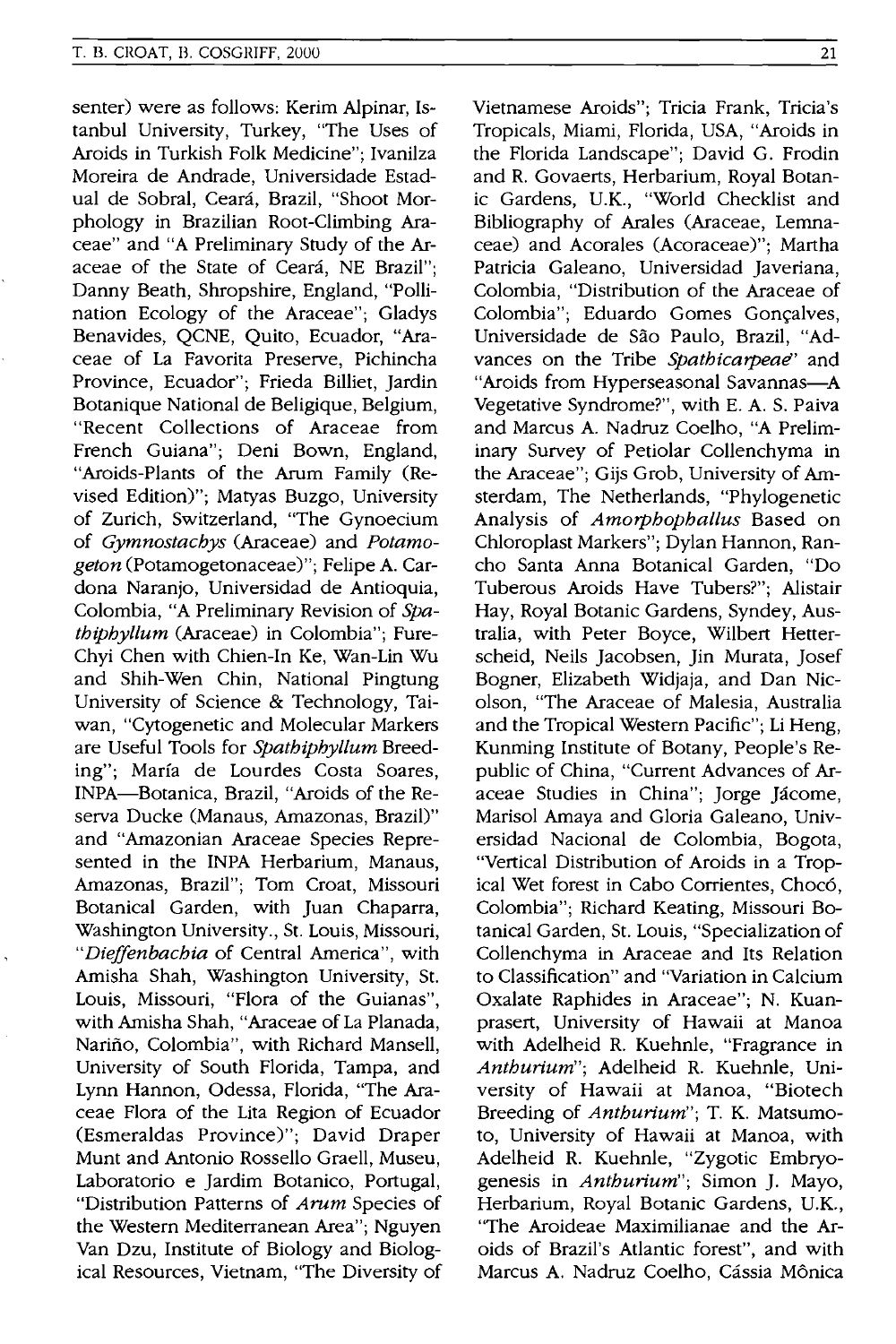Sakuragui, and Eduardo Gomes Gonçalves, "The Araceae for the Flora of Sao Paulo, Brazil"; Melanie Medecilo, Texas Christian University, Fort Worth, "Ethnobotany of Philippine Aroids"; Takashi Miyake, Laboratory of Ecological Information, Kyoto University, Japan, "Pollination Biology of *Alocasia cucullata* Schott (Araceae)"; Marcela Mora-Pinto, Universidad Nacional de Colombia, "The Aroids of Cape Corrientes, Pacific Coast of Colombia"; Yasuko Mori, Osaka, Japan, "Genetic Diversity of Some Rheophytic Aroids of West Sumatra, Indonesia"; Marcus A. Nadruz Coelho, Jardim Botanico Rio de Janiero, Brazil, "The Aroid Collections at the Botanical Garden Rio de Janeiro Research Institute"; Marion Osieki, Oglesby Plant Nursery, "Breeding Success with Some Aroids"; Mary Ruden, Miami, Florida, "Aroids in the Art of Mary Ruden"; Cássia Mônica Sakuragui, Univ. de Maringa, Brazil, "Araceae of Campos Rupestres from Cadeia do Espinhaço, Minas Gerais State, Brazil"; Jane Whitehill, University of Missouri-St. Louis, "Thermogenesis in the Araceae: A Model of Opportunistic Evolution"; Hiromichi Yoshino, Okayama, Japan, "Phylogenetic Relationships of Taro in Asia and Oceania"; Dao Zhiling, Kunming Inst. of Botany, People's Republic of China, "Araceae from Gaoligong Mountains, West Yunnan, China".

The second session, held Monday afternoon, was entitled "Aroid Collections, Horticultural and Herbarium" and was moderated by Simon Mayo of the Royal Botanic Gardens, Kew. This session included: "Important Horticultural Collections in South Florida" by Dewey Fisk; "Aroids at Selby Botanical Garden" by Donna Atwood; "Aroids at the Royal Botanic Gardens, Kew" by Peter Boyce; "Aroid Collections at Munich Botanical Garden" by Josef Bogner; "Aroid Collections in Russia" by Mikhail Serebryanyi; "Aroids of Southern California" by R. M. Cirino (presented by Scott Hyndman) and "Araceae Collections at the National Botanical Garden of Belgium" given by Frieda Billiet.

The session ended with two special 40 minute lectures. The first, entitled "Running Hot, Running Cold-the World of Temperate Aroids", was presented by Tony Avent. He highlighted a wide array of aroid collections from around the world, including his own extensive collection at his Plants Delights Nursery in Raleigh, North Carolina. Next, Arden Dearden of Cairns, Australia presented a lecture on "Aroids of Australia", which among other things featured his marvellous private botanical garden in Queensland. Before the afternoon was over, we had been entertained with hundreds of beautiful aroid photographs from all over the world.

That evening, a reception was held for all participants in the Research Greenhouse, which houses the living collections of all Missouri Botanical Garden botanists and includes the thousands of aroids collected by Tom Croat and other staff throughout the years. Jim Cocos and Cathey Pauley, both of the Horticultural staff, gave a unique behind the scenes tour of the production, orchid and aquatic houses.

Following the dinner break, Peter H. Raven, Director of the Missouri Botanical Garden, welcomed participants to the Garden. He also discussed the history of the Garden and stressed the significance of aroids in the general study of evolution. The evening lecture, "Aroid Personalities, a Personal Perspective", was given by Tom Croat. In addition to discussing the earliest aroid researchers, including Schott, Brown and Engler, Tom also spoke about the current and up-and-COming leaders in aroid research. The history of the International Aroid Society and past aroid conferences was also discussed. The audience enjoyed this look back into time, as many participants were featured in the talk.

The third session, beginning on Tuesday morning, was entitled "Morphology, Systematics and Evolution" and was moderated by Josef Bogner of the Munich Botanical Garden. This session included the follOWing papers: "Classification of *Rhodospatha"* by Tom Croat; "Revision of *Rhaphidophora* for Asia" by Peter Boyce; "A revision of *Philodendron* subg. *Philodendron* of Brazil" by Marcus A. Nadruz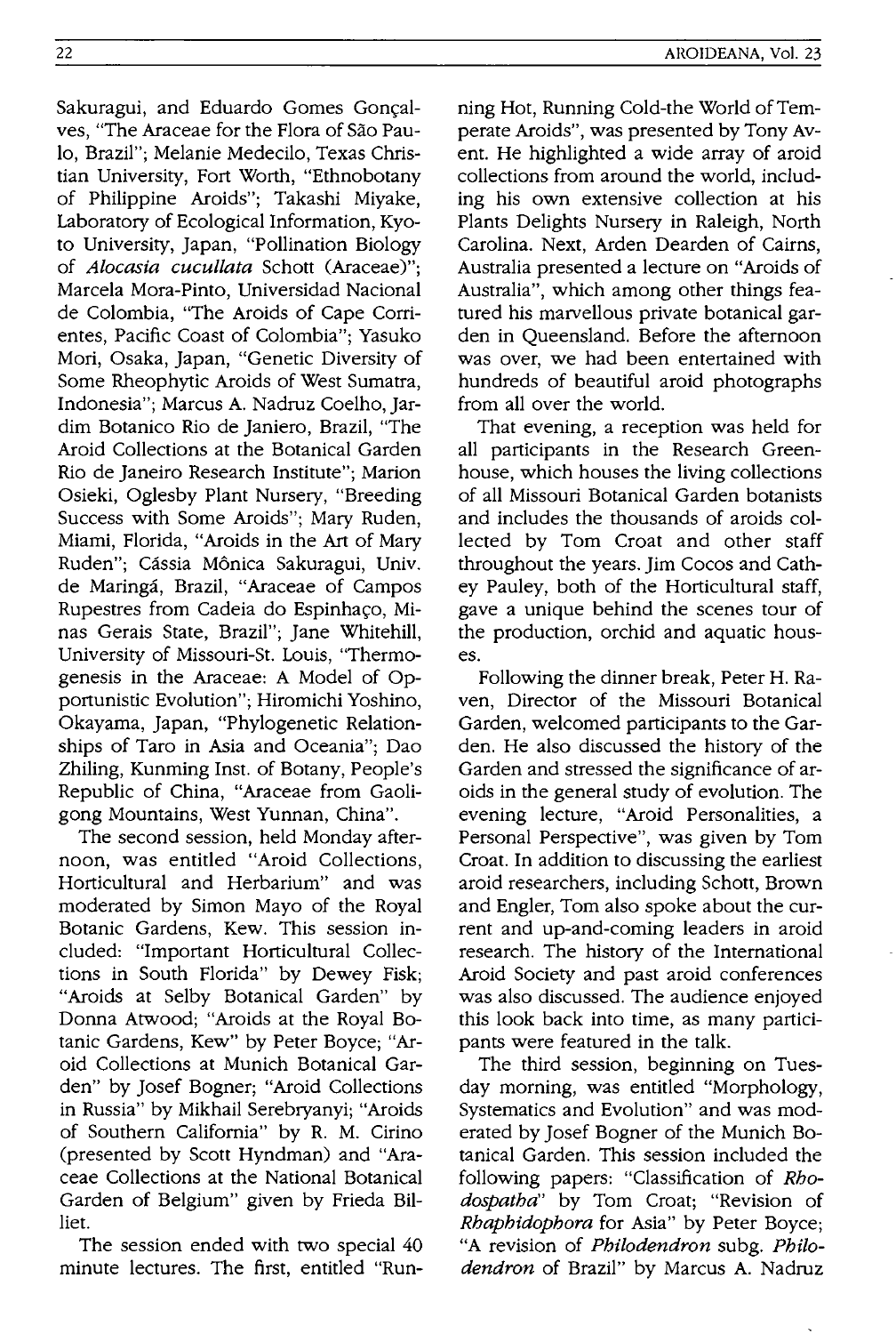Coelho of the Jardin Botanico, Rio de Janiero; "Shoot Morphology in Brazilian Root-Climbing Araceae" by Ivanilza Moreira de Andrade of the Universidade Estadual de Sobral, Ceará, Brazil and Simon J. Mayo of Kew; "Taxonomy of *Amorphophallus:*  State of Affairs" by Wilbert Hetterscheid and Gijs Grob of Hortus Botanicus, Leiden; "Comparative Vegetative Anatomy and Its Contribution to Classification of the Araceae" by Richard Keating of the Missouri Botanical Garden; "Molecular Systematics of the *Caladium* Alliance" by Jane Whitehill of the University of Missouri, St. Louis; "Classification of *Arisaema"*  by Jin Murata, University of Tokyo and "Classification of *Dracontium"* by Guanghua Zhu of the Missouri Botanical Garden.

The fourth session, held Tuesday afternoon, was entitled "Araceae of Specific Areas" and was moderated by Sue Thompson from the Carnegie Museum, Pittsburgh, Pennsylvania. This session included the following lectures: "Revising the Araceae for the Flora of China Project" by Li Heng of the Academia Sinica in Kunming, China; "Araceae of Brunei" by Peter Boyce; "Aroids from Central Brazil" by Eduardo Gomes Gonçalves of the Universidade de Brasilia, Brazil; "Araceae for the Flora of Ecuador" by Tom Croat and Richard Mansell (presenter); "The Araceae of Thailand" by Duangchai Sookchalaoem of the Royal Forest Department in Bangkok; "Araceae of Western Ghats, India" by Shrirang R. Yadav from Shivaji University, India; "Araceae of Bajo Calima, Valle Department, Colombia" by Dorothy Bay from Southwest Missouri State College, Joplin, Missouri; "Araceae of Vietnam" by Mikhail Serebryanyi of Moscow Main Botanical Garden, Russia; and "Araceae of Chiapas, Mexico" by Miguel Pérez-Farrera of the Universidad Ciencias & Artes del Estado de Chiapas in Tuxtla Guttierez, Mexico.

After the Tuesday afternoon session, a wine and cheese reception and tour of the Araceae herbarium was held in the Lehmann Research Building. Participants had an opportunity to see the dried herbarium collections of Araceae as well as the collections of literature and photographs of Araceae. The Tuesday evening lecture, given by John Banta of Alva, Florida was entitled "The World of Aroids". This superb lecture showcased Araceae of the world and included many beautiful photographs.

On Wednesday, the final day of the conference, Jin Murata chaired the fifth Session entitled "Aroid Breeding and Horticulture" from the University of Tokyo. Papers were: "Progress in Potted Ornamental Aroid Plant Breeding Research" by Jake Henny (presenter), D. J. Norman and J. Chen of the University of Florida Central Research and Agriculture Center in Apopka; "The Anthurium Cut-Flower Industry in the Netherlands" given by Nic van der Knaap (presenter) and Nick van Rosmalen, *Anthurium* Selecties, Bleiswick, The Netherlands; "Taro Cultivation in Hawaii: Its Economic and Cultural Significance" by Ramon S. de la Pena, University of Hawaii; "Progress in Micropropagation of Araceae" by Scott Hyndman, Winter Park, Florida; "Biotech Breeding of *Anthurium"* by Ade1heid Kuehnle, University of Hawaii, Honolulu, and "Cultivation of *Arisaema* in Warm Temperate Climates" by Eric Walton, HortResearch, Hamilton, New Zealand.

The sixth session was a miscellaneous paper session moderated by Peter Boyce of Kew. Papers presented during the morning portion included: "Pollination Ecology of the Araceae" by Danny Beath, Shropshire, England and "Insects Associated with Araceae" by John Rawlins, Carnegie Museum, Pittsburgh. The morning portion ended with the Roundtable Discussion entitled "Registration of Hybrid Plants by the International Aroid Society". Bruce McAlpin of Miami, Florida moderated this discussion. Participants included Wilbert Hetterscheid, Leiden, Mary Sizemore, Deland, Florida and John Banta, Alva, Florida. Although many ideas for a standardized hybrid and cultivar registration system were discussed, participants were unable to reach a resolution as how to accomplish this goal. Donna Atwood has since agreed to do research on how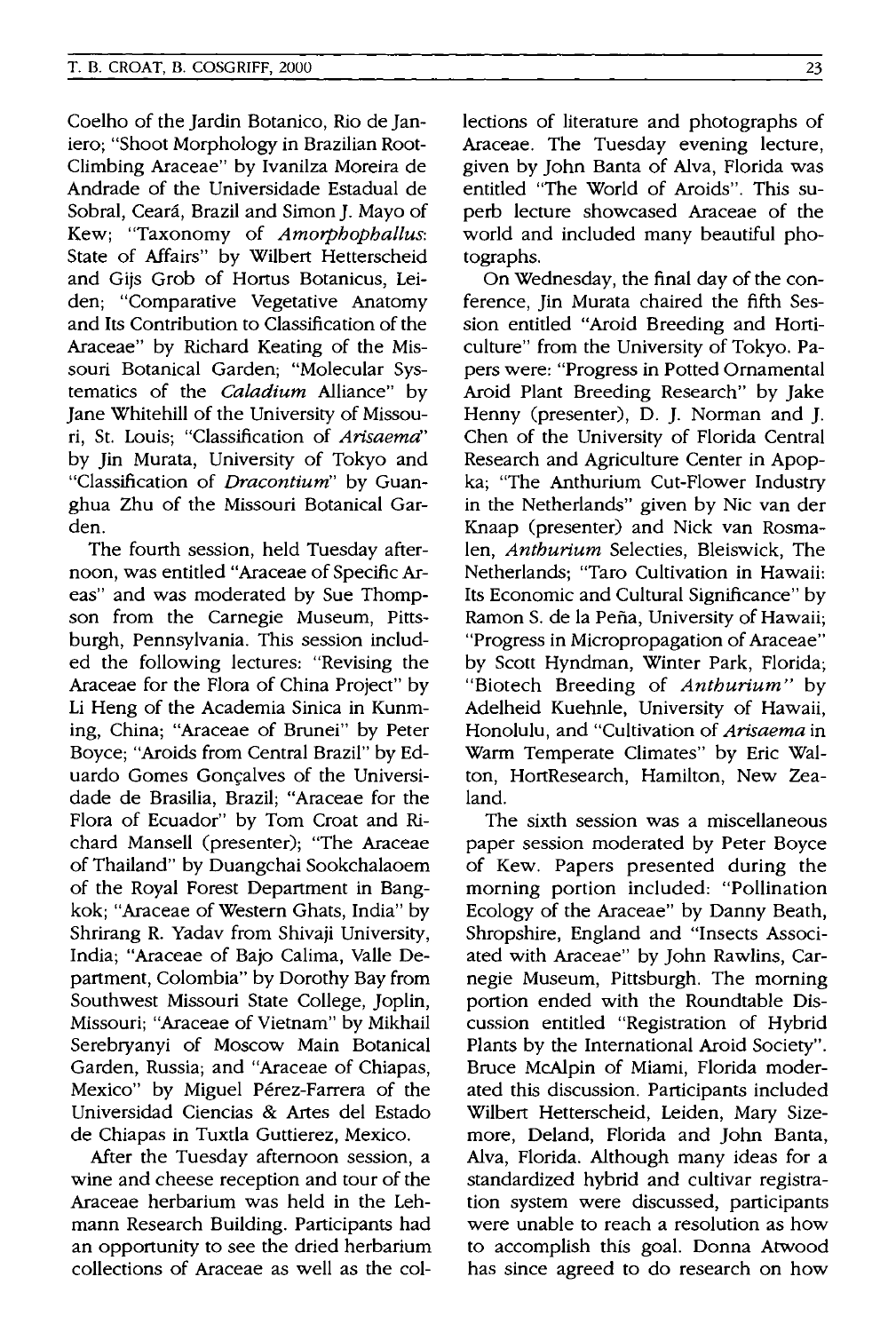other plant organizations have successfully undertaken the matter of registration and to bring the results back to the aroid community at a later time.

The afternoon portion of the Miscellaneous Paper Session featured "Investigations in the Genus *Arum"* by Marija Bedalov, University of Zagreb, Croatia; "Studies of subfamily *Lasioideae'* by Julius Boos, West Palm Beach, Florida; *"Amorphophallus* in China: How Many?" by Long Chun-Lin (presenter) and Li Heng of the Kunming Institute of Botany; "Acids of Seed Lipids in Taxonomy of Araceae" by Victor Soukup, University of Cincinnati, Ohio; "Comparison of Two Models for Chromosomal Evolution in Araceae", Richard S. Sheffer, Indiana University Northwest, Gary; "Revision of *Homalomena"* by Richard P. Wunderlin, Tom Croat (presenter) and Richard Mansell, University of South Florida, Tampa; "Taxonomy and Phylogeny of *Philodendron* sect. *Calostig*ma (Schott) Pfeiffer in Brazil" by Cássia Monica Sakuragui, Universidade Estadual de Maringá, Paraná, Brazil, and "The Gynoecium of *Gymnostachys* and *Potamogeton"* by Matyas Buzgo (presenter) and P. K. Endress, both from the Institute of Systematic Botany, University of Zurich, Switzerland.

The final presentation of the day discussed the International Aroid Society Webpage and Aroid-L. Guanghua Zhu, Scott Hyndman, and Thomas Mottl of Calv, Germany showcased some features of the website and discussed further improvements that could be made. E-mail addresses were also collected from the audience in order to sign them onto aroid-1.

The final evening began with a cocktail party held outside in the Garden. Guests then moved inside to enjoy the Closing Banquet, a delicious buffet catered by the Garden Restaurant. After dinner, participants attended the Closing Lecture and Award Presentation. Dewey Fisk auctioned off a signed copy of Deni Bown's "Aroids" (along with a kiss from the author) to the highest bidder.

Two awards were presented by the International Aroid Society for the first time at the conference. These were the "Bette Waterbury Award for Excellence in Aroid Horticulture" presented to Josef Bogner from the Munich Botanical Garden and the "H. W. Schott Award for Excellence in Aroid Research" presented to Dan Nicolson of the Smithsonian, Washington, D.C. The beautiful awards were designed by Dewey Fisk and created by Luis Madrinan. The Bette Waterbury award was named in honor of the late Bette Waterbury, principal founder and first President of the International Aroid Society. She served repeatedly in various offices for the society, and finally as President Emeritus until the time of her death. The Waterbury Award is intended to honor persons who have made great accomplishments in the introduction, cultivation, study or promotion of living aroid collections.

The H.W. Schott Award is named for the grandfather of Aroid Research, the Viennese horticulturist of the Hapsburg Emperors who was the first to work intensively with Araceae and who revised the family as early as 1860. The Schott Award is intended to honor persons who have excelled in scientific studies with Araceae.

Dan Nicolson ended the evening with his wonderful and entertaining lecture, "The History of Classification in Araceae and a Modern Day Consensus". Dewey Fisk made some closing remarks and graciously thanked the organizers of the conference.

In terms of attendance, the VIII International Aroid Conference was the most successful yet, with 108 active participants. Having been held in conjunction with the XVI International Botanical Congress, the aroid conference was scheduled to benefit from the natural draw of this larger meeting, yet only a handful of the lAC participants attended the IBC. This conference was such a success because not only did it attract most of the major aroid researchers from throughout the world, but it also attracted a large number of our horticultural and enthusiast aroid brethren from throughout the United States. The program was specifically designed to be attractive to the latter community and most partici